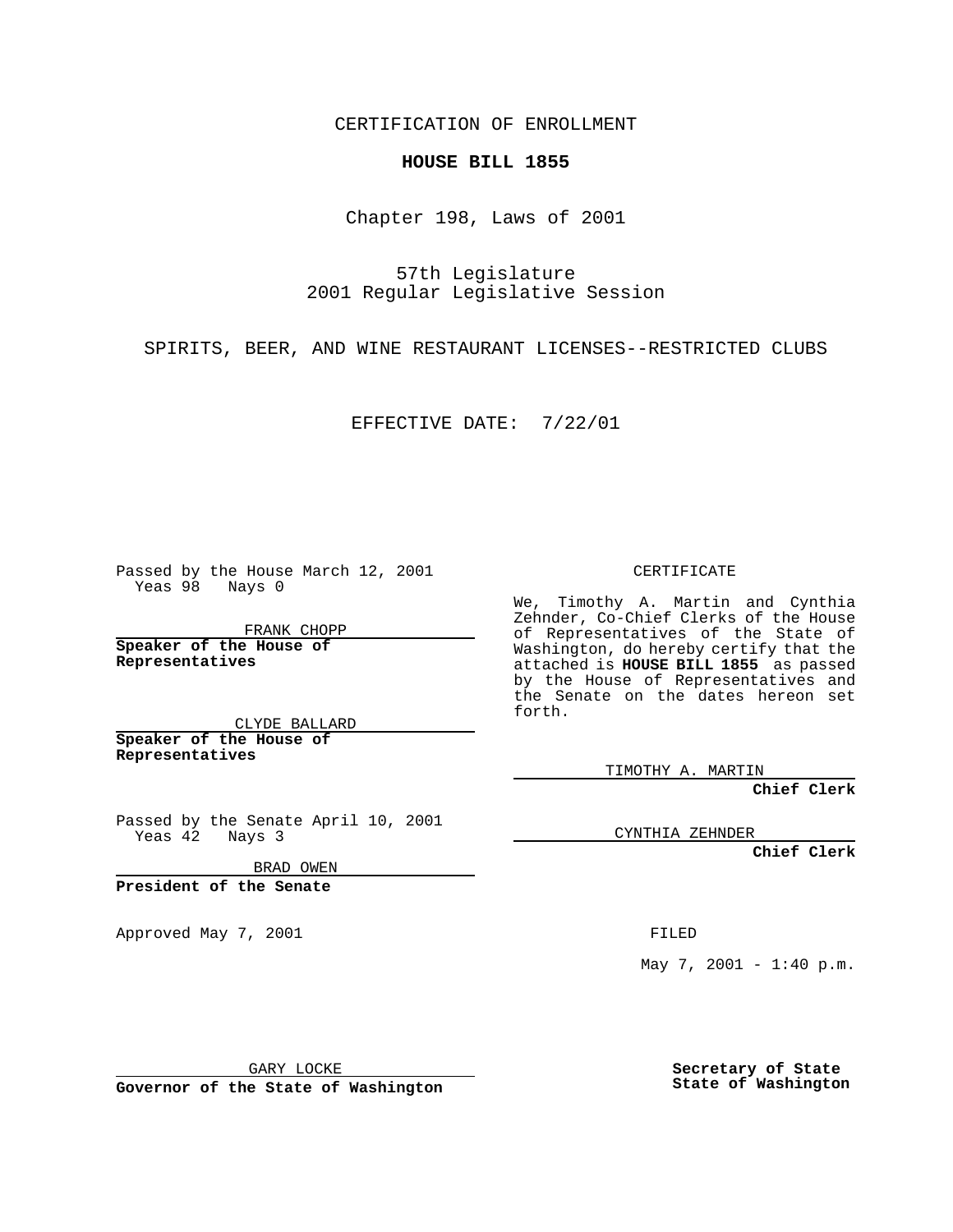## **HOUSE BILL 1855** \_\_\_\_\_\_\_\_\_\_\_\_\_\_\_\_\_\_\_\_\_\_\_\_\_\_\_\_\_\_\_\_\_\_\_\_\_\_\_\_\_\_\_\_\_\_\_

\_\_\_\_\_\_\_\_\_\_\_\_\_\_\_\_\_\_\_\_\_\_\_\_\_\_\_\_\_\_\_\_\_\_\_\_\_\_\_\_\_\_\_\_\_\_\_

Passed Legislature - 2001 Regular Session

**State of Washington 57th Legislature 2001 Regular Session By** Representatives Hunt, Conway, Clements, Ericksen, Pennington and Kenney

Read first time 02/06/2001. Referred to Committee on Commerce & Labor.

 AN ACT Relating to liquor by the drink at special events at restricted clubs; and amending RCW 66.24.425.

BE IT ENACTED BY THE LEGISLATURE OF THE STATE OF WASHINGTON:

 **Sec. 1.** RCW 66.24.425 and 1998 c 126 s 7 are each amended to read as follows:

 (1) The board may, in its discretion, issue a spirits, beer, and wine restaurant license to a business which qualifies as a "restaurant" as that term is defined in RCW 66.24.410 in all respects except that the business does not serve the general public but, through membership qualification, selectively restricts admission to the business. For purposes of RCW 66.24.400 and 66.24.420, all licenses issued under this section shall be considered spirits, beer, and wine restaurant licenses and shall be subject to all requirements, fees, and qualifications in this title, or in rules adopted by the board, as are applicable to spirits, beer, and wine restaurant licenses generally except that no service to the general public may be required.

 (2) No license shall be issued under this section to a business: (a) Which shall not have been in continuous operation for at least one year immediately prior to the date of its application; or